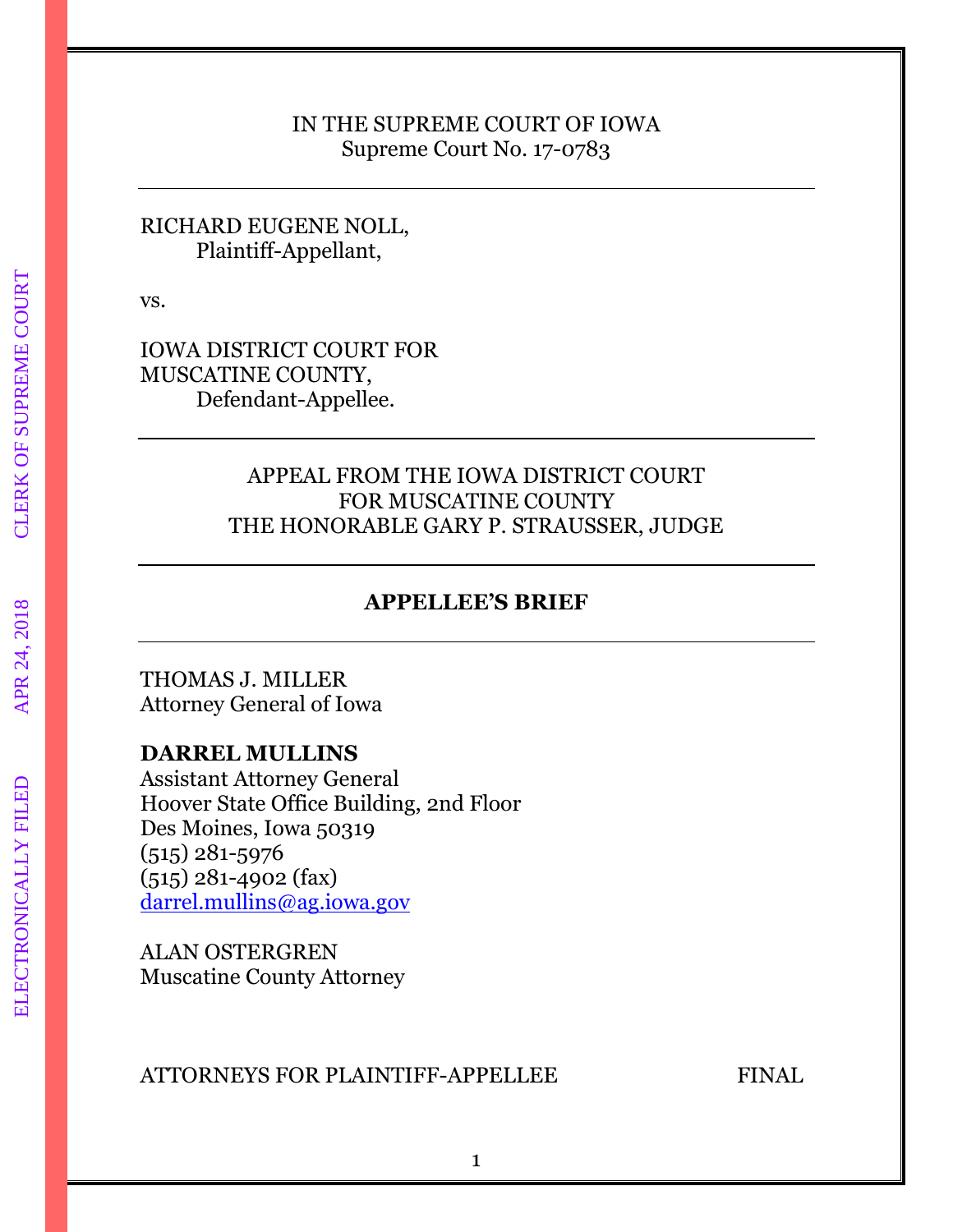# **TABLE OF CONTENTS**

| STATEMENT OF THE ISSUES PRESENTED FOR REVIEW  6                                                                                                                                                                                                                                          |  |
|------------------------------------------------------------------------------------------------------------------------------------------------------------------------------------------------------------------------------------------------------------------------------------------|--|
|                                                                                                                                                                                                                                                                                          |  |
|                                                                                                                                                                                                                                                                                          |  |
|                                                                                                                                                                                                                                                                                          |  |
| I. Bown v. State, $475$ N.W. 2d 3 (Iowa 1991) Held That                                                                                                                                                                                                                                  |  |
| The Code Permitted Habitual Offender Sentencing For<br><b>Those Convicted Of Third-Offense Operating While</b><br><b>Intoxicated Who Have Qualifying Prior Offenses.</b><br><b>Amendments To The Code Were Not Intended To</b><br><b>Abrogate Bown But Rather To Comply With Federal</b> |  |
|                                                                                                                                                                                                                                                                                          |  |
|                                                                                                                                                                                                                                                                                          |  |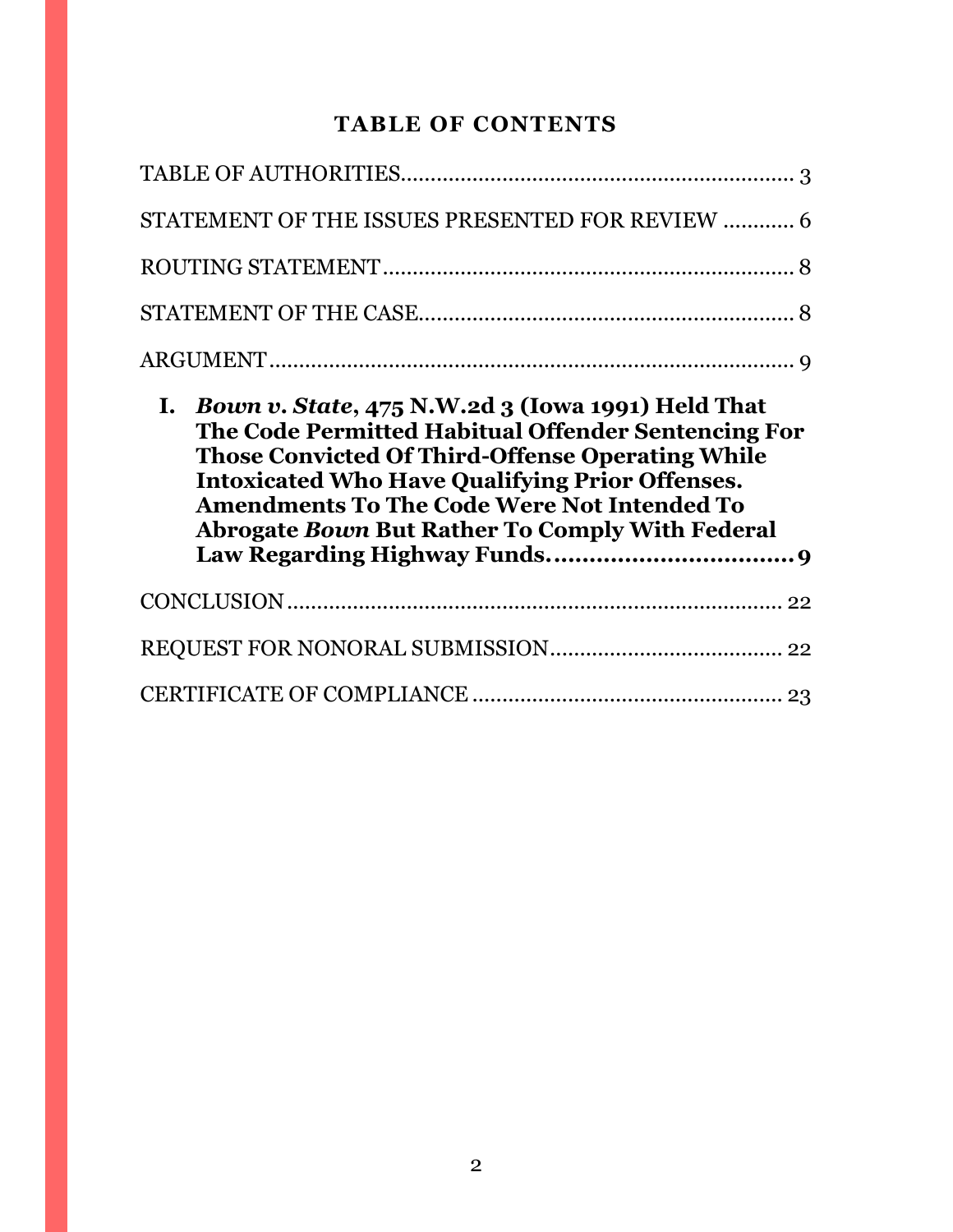# **TABLE OF AUTHORITIES**

# **Authorities**

# <span id="page-2-0"></span>**State Cases**

| Ackelson v. Manley Toy Direct, L.L.C., 832 N.W.2d 678 (Iowa 2013)  18 |
|-----------------------------------------------------------------------|
|                                                                       |
|                                                                       |
| Brakke v. Iowa Dept. Nat. Resources, 897 N.W.2d 522 (Iowa 2017) 20    |
|                                                                       |
| Commonwealth v. Grimes, 698 S.W.2d 836 (Ky. 1985)  19                 |
|                                                                       |
|                                                                       |
|                                                                       |
| State v. Alexander, 2006 WL 3798920 (Iowa Ct. App. Dec. 28, 2006) 17  |
|                                                                       |
|                                                                       |
|                                                                       |
|                                                                       |
|                                                                       |
| <i>State v. Dudley, S.Ct. No. 10-1764, 2013 WL 105331</i>             |
| State v. Ewanchen, 799 S.W.2d 607 (Mo. Ct. App. 1990) 19              |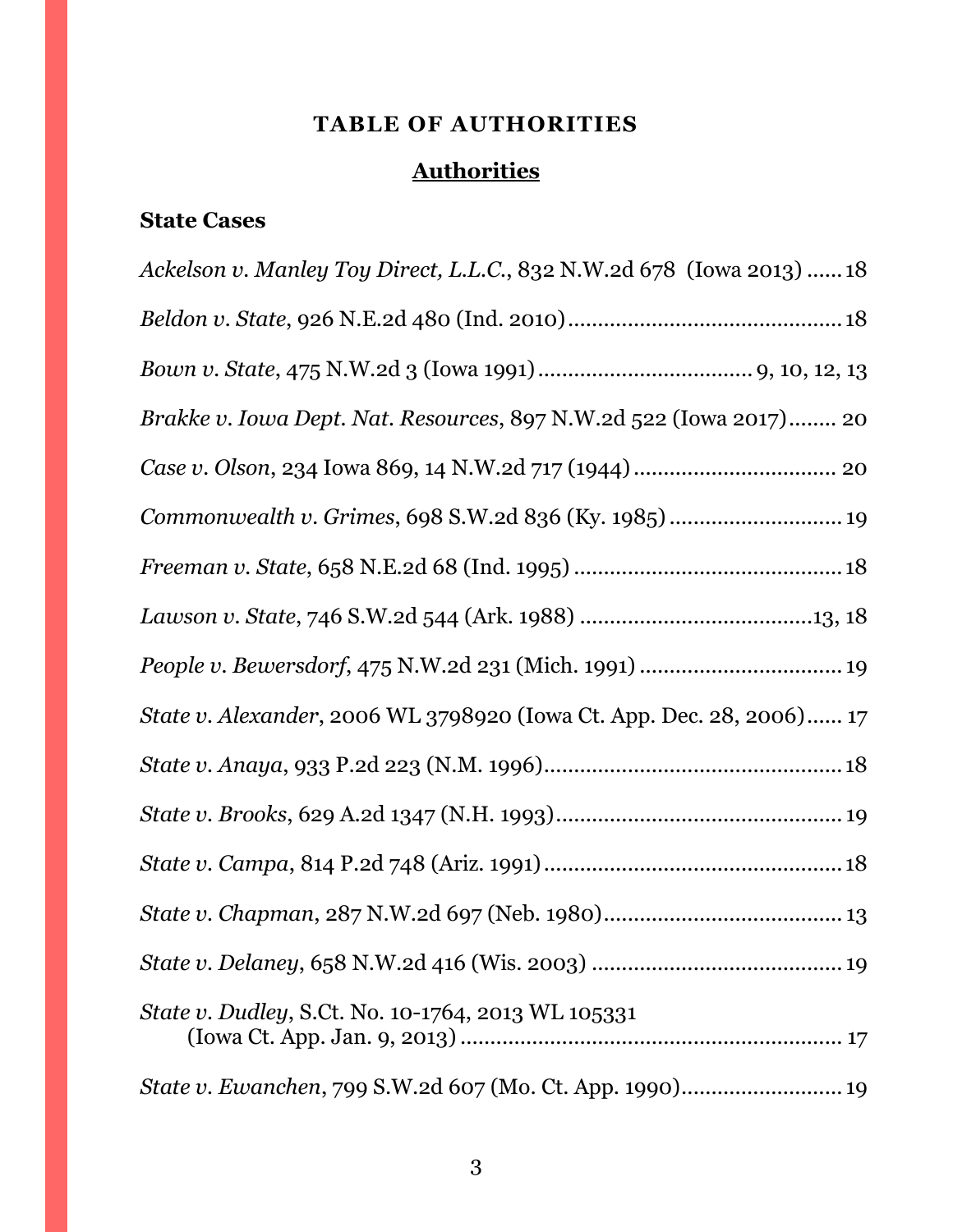| <i>State v. Hill, S.Ct. No. 03-2017, 2004 WL 1252744</i>       |
|----------------------------------------------------------------|
| State v. Iowa Dist. Ct. for Mahaska Cty., 620 N.W.2d 271       |
|                                                                |
| <i>State v. Osterkamp, S.Ct. No. 12-1898, 2014 WL 1494899</i>  |
|                                                                |
| State v. Riley, S.Ct. No. 99-1668, 2000 WL 1160744             |
| State v. Roberts, S.Ct. No. 02-2067, 2004 WL 239837            |
| <i>State v. Santamaria, S.Ct. No. 11-1880, 2012 WL 3196799</i> |
|                                                                |
| <i>State v. Viers, S.Ct. No.</i> 15-1586, 2016 WL 6636705      |
| <b>State Statutes</b>                                          |
|                                                                |
|                                                                |
|                                                                |
|                                                                |
|                                                                |

Iowa Code § 321J.2(5) ......................................................................10, 11, 20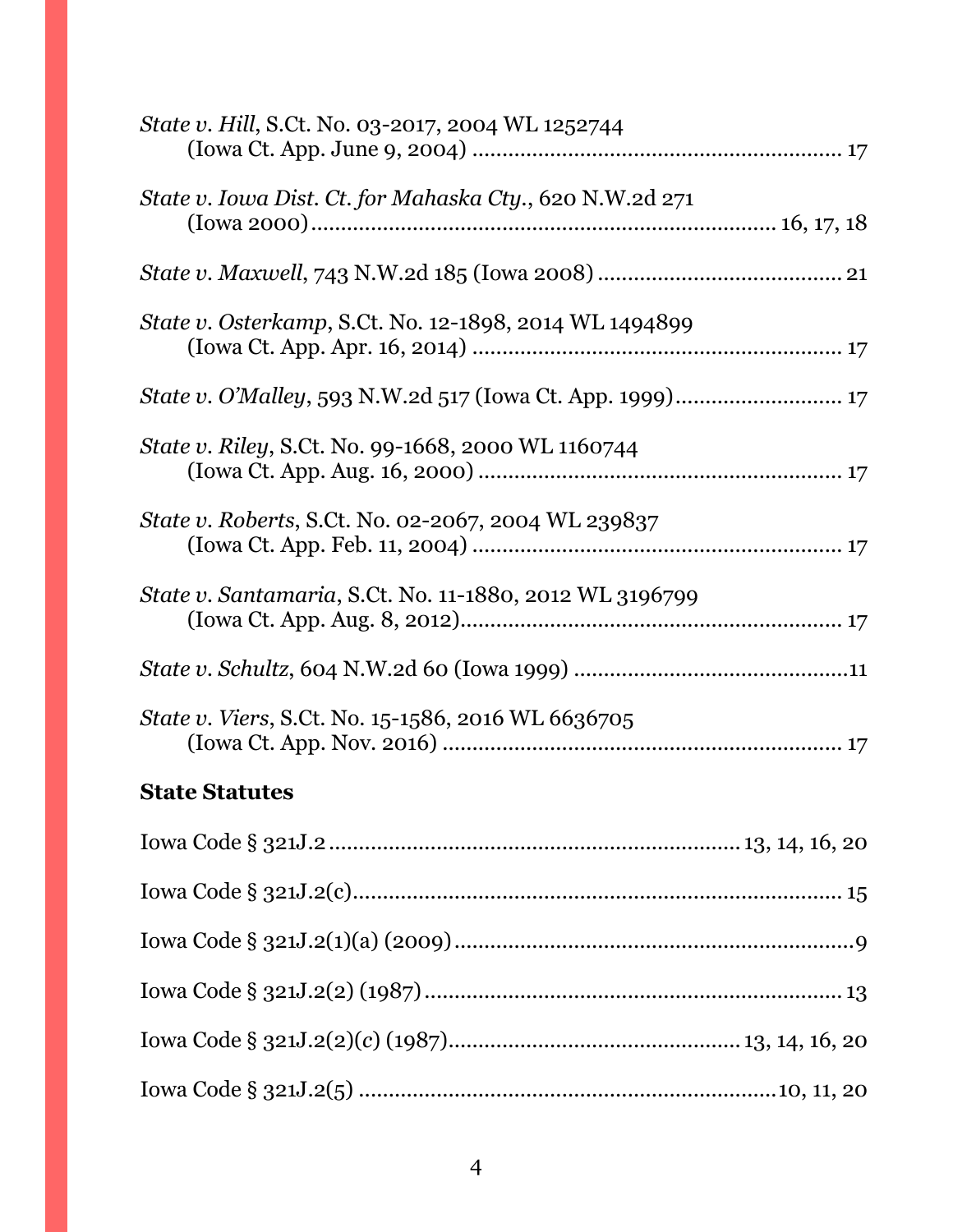| <b>State Rule</b>                                             |
|---------------------------------------------------------------|
|                                                               |
| <b>Other Authorities</b>                                      |
| Leg. Fiscal Note, HF 2230-OWI Third Offenses (LSB 5332 HV) 16 |
|                                                               |
|                                                               |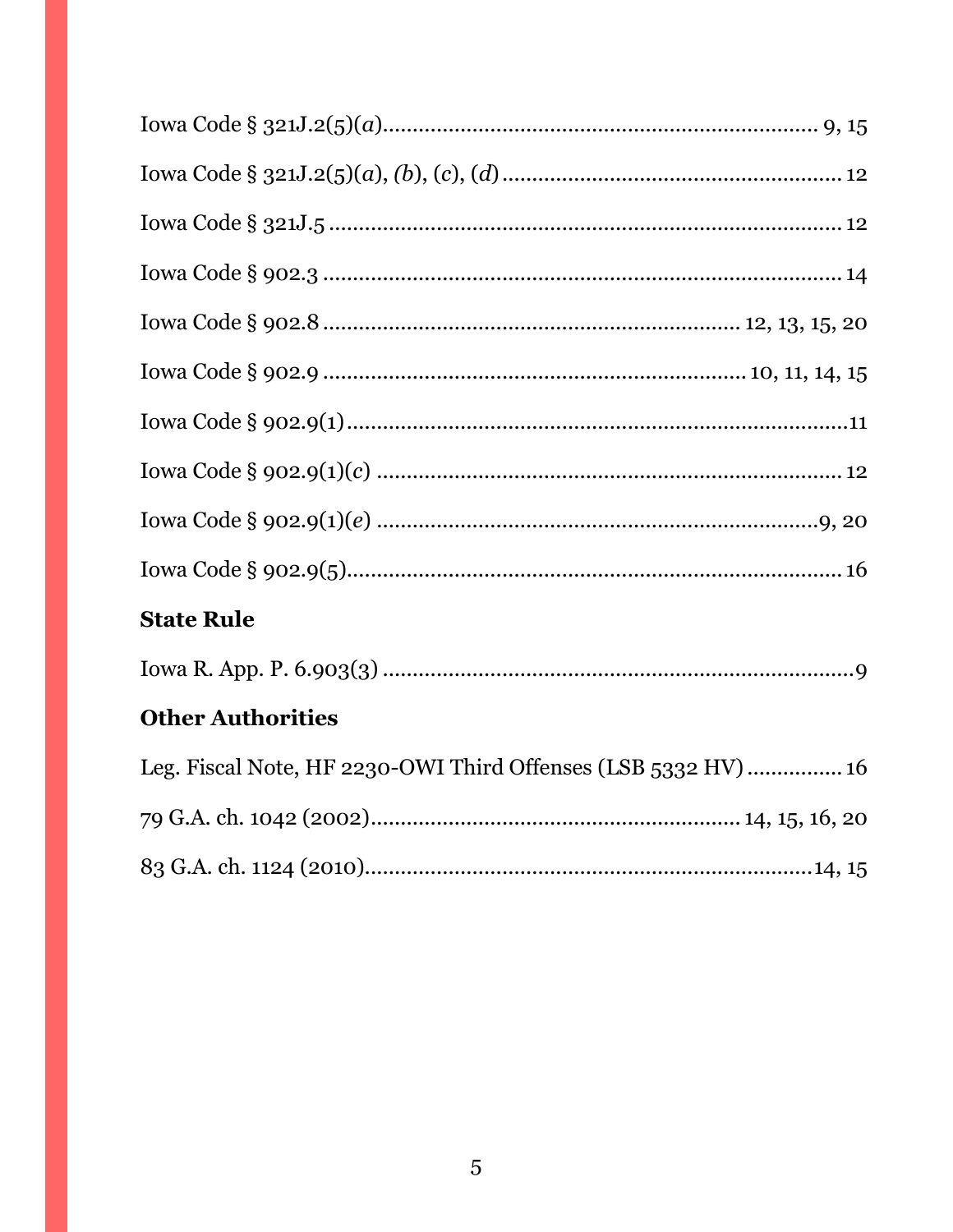## <span id="page-5-0"></span>**STATEMENT OF THE ISSUES PRESENTED FOR REVIEW**

**I.** *Bown v. State***, 475 N.W.2d 3 (Iowa 1991) Held That The Code Permitted Habitual Offender Sentencing For Those Convicted Of Third-Offense Operating While Intoxicated Who Have Qualifying Prior Offenses. Did The Legislature Intend To Abrogate**  *Bown* **When It Amended Portions Of The Code To Comply With Federal Law Regarding Highway Funds?**

# **Authorities**

*Ackelson v. Manley Toy Direct, L.L.C.*, 832 N.W.2d 678 (Iowa 2013) *Beldon v. State*, 926 N.E.2d 480 (Ind. 2010) *Bown v. State*, 475 N.W.2d 3 (Iowa 1991) *Brakke v. Iowa Dept. Nat. Resources*, 897 N.W.2d 522 (Iowa 2017) *Case v. Olson*, 234 Iowa 869, 14 N.W.2d 717 (1944) *Commonwealth v. Grimes*, 698 S.W.2d 836 (Ky. 1985) *Freeman v. State*, 658 N.E.2d 68 (Ind. 1995) *Lawson v. State*, 746 S.W.2d 544 (Ark. 1988) *People v. Bewersdorf*, 475 N.W.2d 231 (Mich. 1991) *State v. Alexander*, 2006 WL 3798920 (Iowa Ct. App. Dec. 28, 2006) *State v. Anaya*, 933 P.2d 223 (N.M. 1996) *State v. Brooks*, 629 A.2d 1347 (N.H. 1993) *State v. Campa*, 814 P.2d 748 (Ariz. 1991) *State v. Chapman*, 287 N.W.2d 697 (Neb. 1980) *State v. Delaney*, 658 N.W.2d 416 (Wis. 2003) *State v. Dudley*, S.Ct. No. 10-1764, 2013 WL 105331 (Iowa Ct. App. Jan. 9, 2013) *State v. Ewanchen*, 799 S.W.2d 607 (Mo. Ct. App. 1990) *State v. Hill*, S.Ct. No. 03-2017, 2004 WL 1252744 (Iowa Ct. App. June 9, 2004) *State v. Iowa Dist. Ct. for Mahaska Cty.*, 620 N.W.2d 271 (Iowa 2000) *State v. Maxwell*, 743 N.W.2d 185 (Iowa 2008)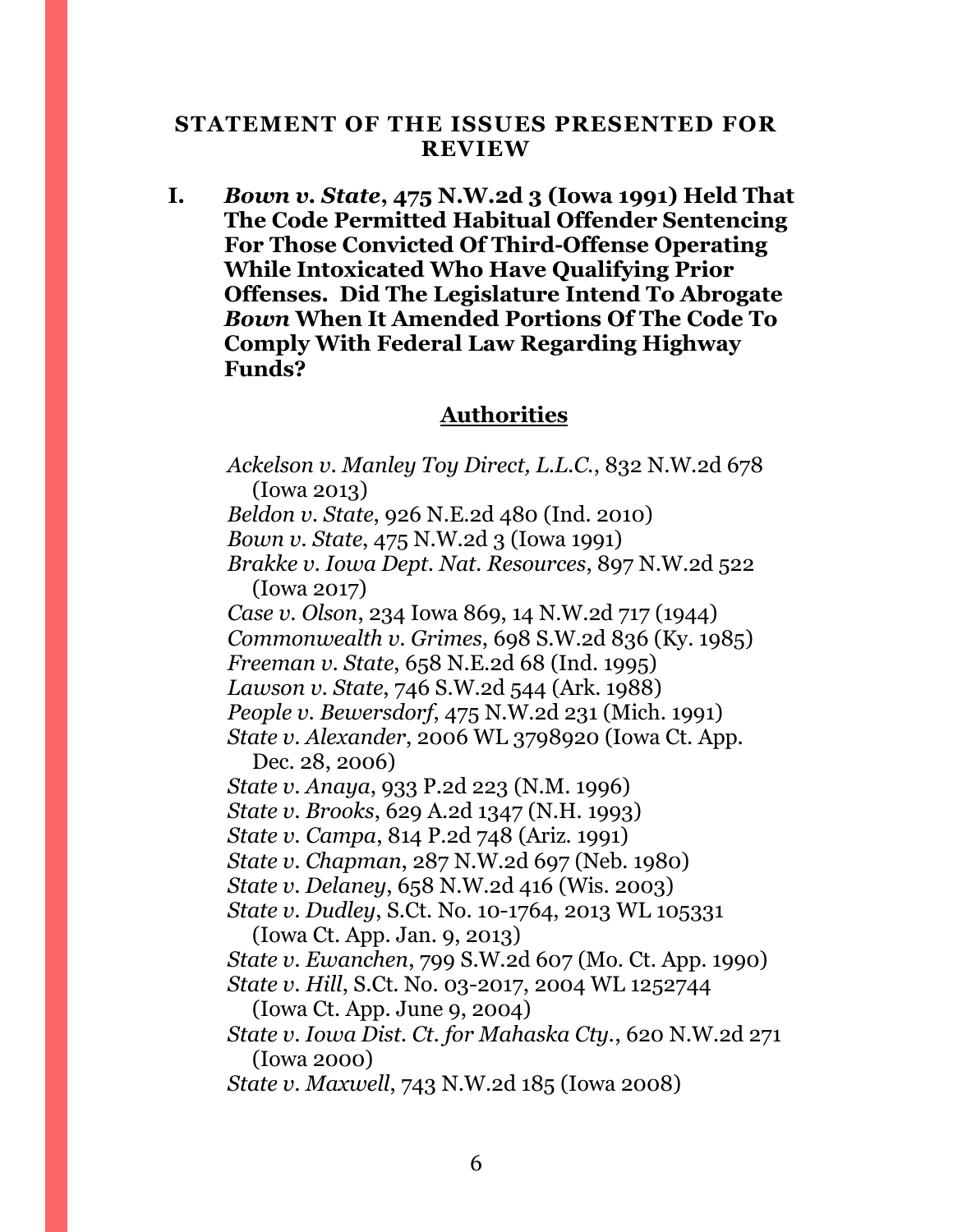*State v. Osterkamp*, S.Ct. No. 12-1898, 2014 WL 1494899 (Iowa Ct. App. Apr. 16, 2014) *State v. O'Malley*, 593 N.W.2d 517 (Iowa Ct. App. 1999) *State v. Riley*, S.Ct. No. 99-1668, 2000 WL 1160744 (Iowa Ct. App. Aug. 16, 2000) *State v. Roberts*, S.Ct. No. 02-2067, 2004 WL 239837 (Iowa Ct. App. Feb. 11, 2004) *State v. Santamaria*, S.Ct. No. 11-1880, 2012 WL 3196799 (Iowa Ct. App. Aug. 8, 2012) *State v. Schultz*, 604 N.W.2d 60 (Iowa 1999) *State v. Viers, S.C, t. No.* 15-1586, 2016 WL 6636705 (Iowa Ct. App. Nov. 2016) Iowa Code § 321J.2 Iowa Code § 321J.2(c) Iowa Code § 321J.2(1)(a) (2009) Iowa Code § 321J.2(2)(*c*) (1987) Iowa Code § 321J.2(5) Iowa Code § 321J.2(5)(*a*) Iowa Code § 321J.2(5)(*a*), *(b*), (*c*), (*d*) Iowa Code § 321J.5 Iowa Code § 902.3 Iowa Code § 902.8 Iowa Code § 902.9 Iowa Code § 902.9(1) Iowa Code § 902.9(1)(*c*) Iowa Code § 902.9(1)(*e*) Iowa Code § 902.9(5) Iowa R. App. P. 6.903(3) Leg. Fiscal Note, HF 2230-OWI Third Offenses (LSB 5332 HV) 79 G.A. ch. 1042 (2002) 83 G.A. ch. 1124 (2010)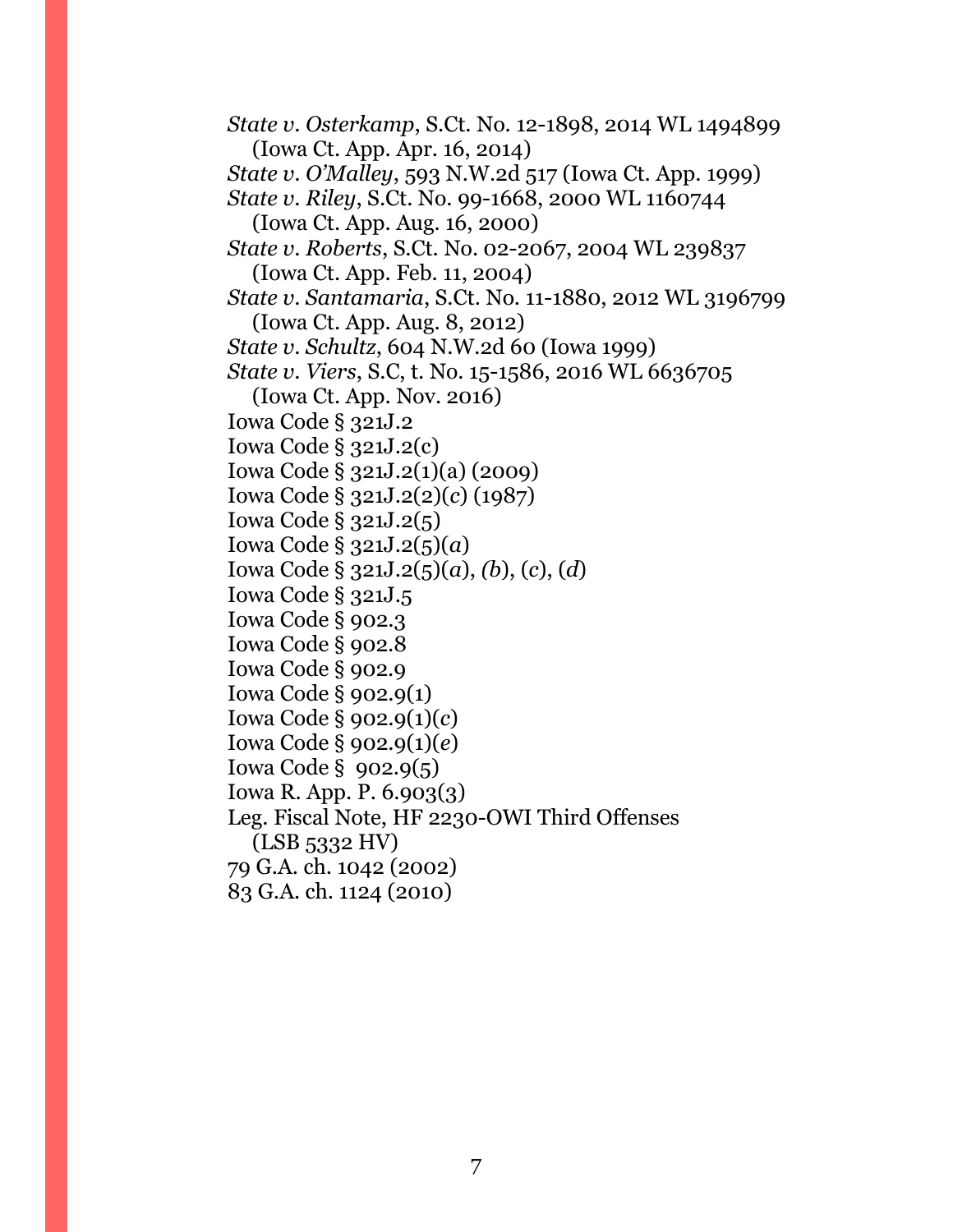#### **ROUTING STATEMENT**

<span id="page-7-0"></span>The Court should transfer this matter to the Court of Appeals. Iowa R. App. P. 6.1101(3).

## **STATEMENT OF THE CASE**

## <span id="page-7-1"></span>**Nature of the Case**

Richard Noll pleaded guilty in Muscatine County District Court to Third Offense Operating While Intoxicated as an habitual offender. *See* Iowa Code §§ 321J.2(2)(*c*), 902.9(1)(*c*) (2009). He contends the habitual offender sentence is illegal.

The Honorable Gary P. Strausser presided.

# **Course of Proceedings**

The government accepts the Noll's statement of the procedural history of the case. Iowa R. App. P. 6.903(3).

#### **Facts**

The facts of Noll's offense are not germane. However, Noll did admit that "he has two prior convictions for Operating While Intoxicated" and "two prior felony convictions for Operating While Intoxicated, Third Offense." Order Setting Sent.; App. 9.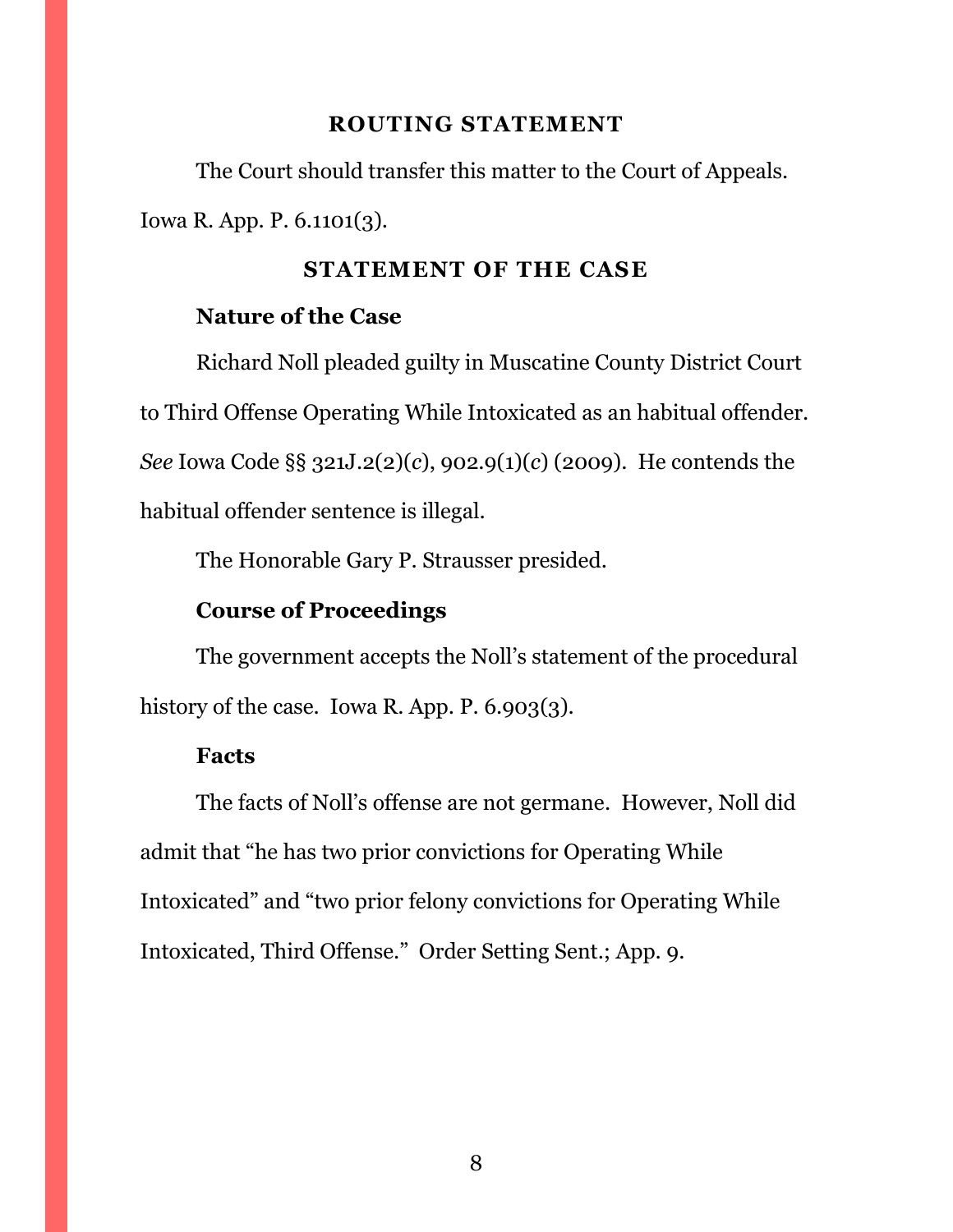#### **ARGUMENT**

<span id="page-8-1"></span><span id="page-8-0"></span>**I.** *Bown v. State***, 475 N.W.2d 3 (Iowa 1991) Held That The Code Permitted Habitual Offender Sentencing For Those Convicted Of Third-Offense Operating While Intoxicated Who Have Qualifying Prior Offenses. Amendments To The Code Were Not Intended To Abrogate** *Bown* **But Rather To Comply With Federal Law Regarding Highway Funds.**

# **Preservation of Error and Standard of Review**

The government does not challenge error preservation or the nature of review. Iowa R. App. P. 6.903(3).

# **Merits**

Richard Noll committed third-offense Operating While Intoxicated. Order Setting Sent.; App. 9; *see* Iowa Code § 321J.2(1)(a) (2009). Normally, this "D" felony would require, among other things, a five-year sentence. Iowa Code §§ 321J.2(5)(*a*), 902.9(1)(*e*). But, he had been convicted of that offense twice before, making him an habitual offender. Iowa Code § 902.8. He was therefore sentenced to an indeterminate fifteen-year prison term. Sent. Order; App. 12; *see*  Iowa Code § 902.9(1)(*c*). This is consistent with *Bown v. State*, 475 N.W.2d 3, 7 (Iowa 1991).

Noll, however, contends that section 321J.2(5)(*a*) caps punishment for all third or subsequent instances of operating while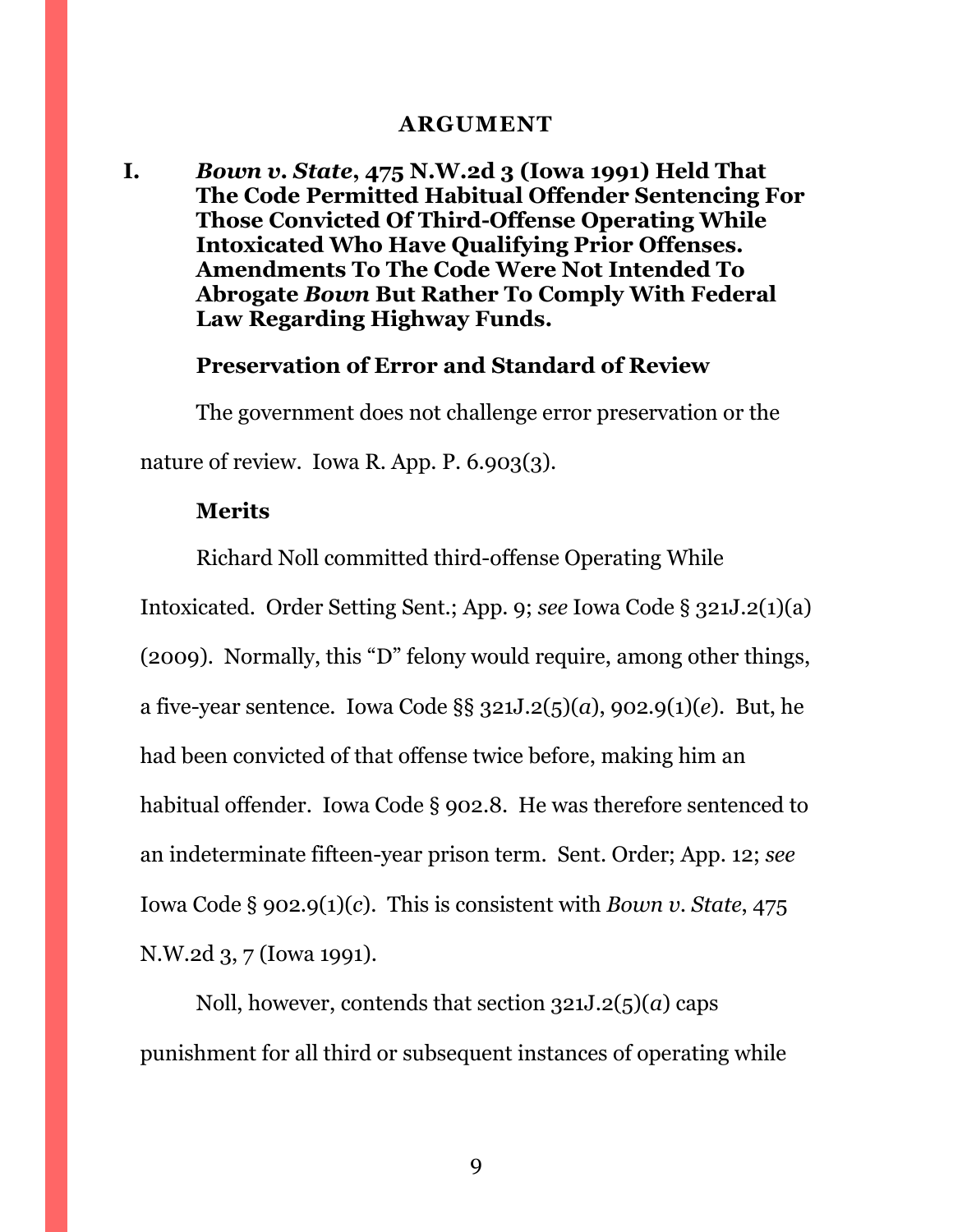intoxicated to five years. Appellant's Pr. Br. pp. 15, 22, 28. He believes that legislation abrogated *Bown*.

To the contrary, the Legislature left in place the general designation of third-offense operating while intoxicated as a "D" felony. To the extent it amended the punishment for the offense, it did so only for a third offense and then to require a mandatory minimum term of incarceration irrespective of whether it occurs in jail or prison. The intent of this amendment was to preserve federal highway funding. *Bown* remains good law.

Noll proposes that Iowa Code section 902.9 limits punishment to "that prescribed by statute," if there is one, and Iowa Code section 321J.2(5) provides it.

The rules which govern statutory interpretation are wellestablished.

> When the text of a statute is plain and its meaning clear, the court should not search for a meaning beyond the express terms of the statute . . . . However, where the language of a statute is ambiguous, so that reasonable minds would differ on the meaning, we turn to our rules of interpretation. The polestar of statutory interpretation is to give effect to the legislative intent of a statute. We "consider the objects sought to be accomplished and the evils and mischiefs sought to be remedied,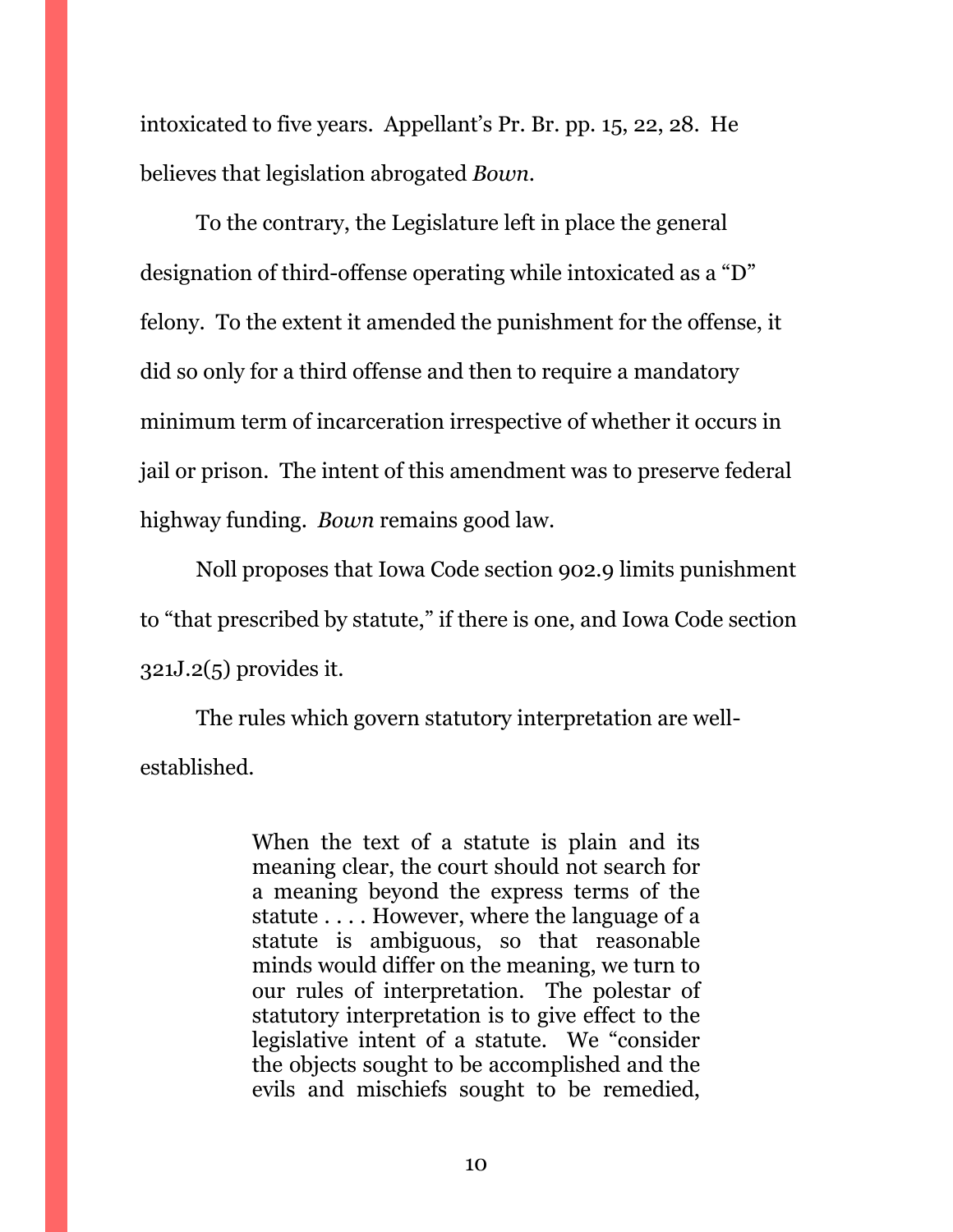seeking a result that will advance, rather than defeat, the statute's purpose." Our goal is to look at what the legislature said, not what it might or should have said. In looking at the language used, we will not construe a statute in a way which creates an impractical or absurd result, nor will we speculate as to the probable legislative intent beyond what the language clearly states. Finally, we are mindful that criminal statutes are to be strictly construed with doubts resolved in favor of the accused.

*State v. Schultz*, 604 N.W.2d 60, 62 (Iowa 1999) (citations omitted).

Noll's argument turns on the meaning of the first sentence of

Iowa Code section 902.9: "The maximum sentence for any person

convicted of a felony shall *be that prescribed by statute* or, if not

prescribed by statute, if other than a Class "A" felony shall be

determined" according to the balance of the section. Iowa Code

§ 902.9(1) (emph. added). Noll asserts that Iowa Code section

321J.2(5) provides that punishment. It reads, in pertinent part,

A third offense is punishable by all of the following:

*a*. Commitment to the custody of the director of the department of corrections for an indeterminate term not to exceed five years, with a mandatory minimum term of thirty days.

(1) If the court does not suspend a person's sentence of commitment to the custody of the director of the department of corrections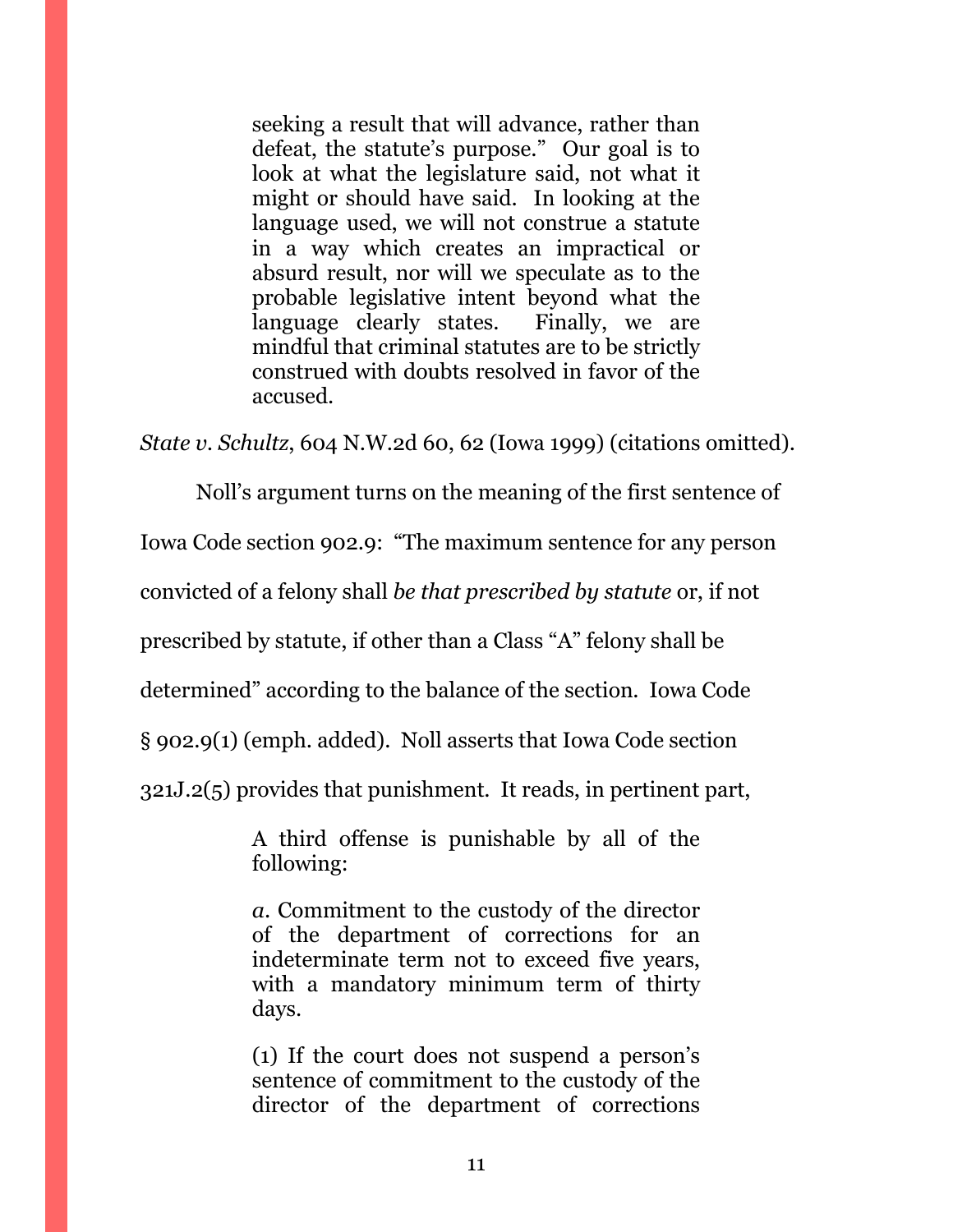under this paragraph "*a*", the person shall be assigned to a facility pursuant to section 905.513.

(2) If the court suspends a person's sentence of commitment to the custody of the director of the department of corrections under this paragraph "*a*", the court shall order the person to serve not less than thirty days nor more than one year in the county jail, and the person may be committed to treatment in the community under section 907.6.

Iowa Code § 321J.5. This section further provides for a minimum fine of \$3125 and maximum fine of \$9375 as well as for license revocation and substance abuse education. *Id*. § 321J.5(*b*), (*c*), (*d*).

Habitual offenders face additional penal consequences. An habitual offender is one who has twice before been convicted of a class "C" or "D" offense. *Id*. § 902.8. An habitual offender shall be confined for no more than 15 years and is not eligible for parole until three years has passed. *Id*. §§ 902.8, 902.9(1)(*c*).

Thus, the question is whether a person who has committed third-offense operating while intoxicated may also be punished as an habitual offender because he or she has two prior felony convictions. The Iowa Supreme Court held in *Bown v. State* that habitual offender sentencing did apply. 475 N.W.2d 3, 7 (Iowa 1991). Bown argued the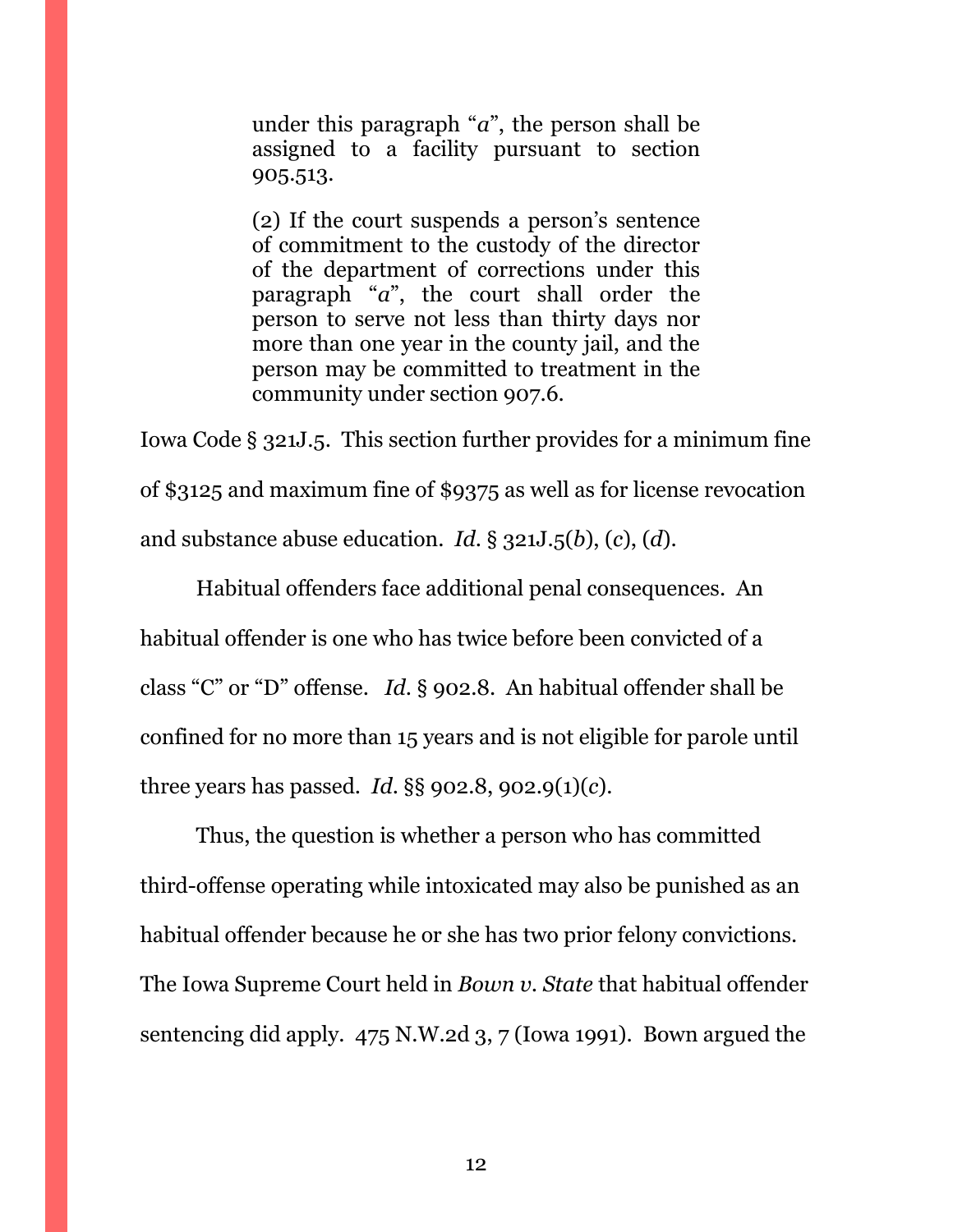most he could be sentenced was five years as a "D" felon. At the time, the Code provided that,

A person who violates this section commits:

. . .

c. a class "D" felony for a third offense and each subsequent offense and shall be imprisoned in the county jail for a determinate sentence of not more than one year but not less than thirty days, or committed to the custody of the director of the department of corrections, and assess a fine of not less than seven hundred dollars.

Iowa Code § 321J.2(2)(*c*) (1987). The Court reasoned that there was no ambiguity: by classifying the offense as a "D" felony, "which falls under the definition of a habitual offender provided in section 902.8, the legislature clearly intended to increase the length of punishment for third OWI offenders who have had two prior felony convictions." *Bown*, 475 N.W.2d at 6.

The court turned away arguments derived from two out-of-state decisions, *Lawson v. State*, 746 S.W.2d 544 (Ark. 1988) and *State v. Chapman*, 287 N.W.2d 697 (Neb. 1980). Collectively, those decisions stood upon a principle that specific punishments control over general ones. *Lawson*, 746 S.W.2d at 546; *Chapman*, 287 N.W.2d at 699. Section 321J.2(2) (1987), the *Bown* Court reasoned, did not give a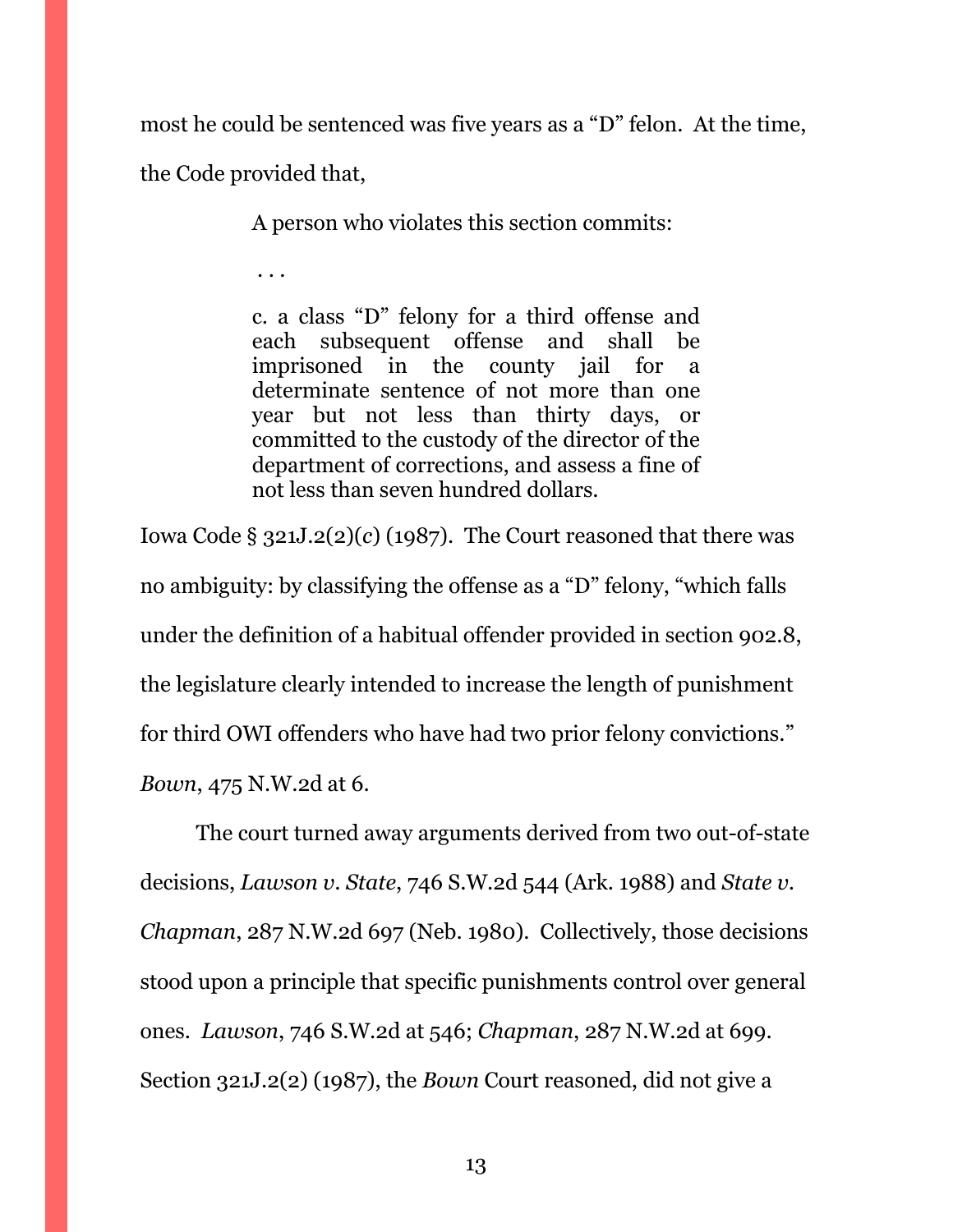specific prison term. 475 N.W.2d at 6. The Court remarked on apparent Legislative concern for the dangers posed by repeat drunk drivers. *Id*. Finally, the Court found that out-of-state decisions rested on unique statutes but, in any case, the trend was toward allowing habitual offender sentencing. *Id*.

In 2002, the Legislature amended section 321J.2(2)(*c*) (2001), 902.3, and 902.9. *See* 79 G.A. ch. 1042 (2002). The amendment stated, in relevant part, that a person who violates section 321J.2 commits,

> c. A class "D" felony for a third offense and each subsequent offense, and shall be committed to the custody of the director of the department of corrections for an indeterminate term not to exceed five years, shall be confined for a mandatory minimum term of thirty days, and shall be assessed a fine of not less than two thousand five hundred dollars nor more than seven thousand five hundred dollars.

*Id*.

In April 2010, the Legislature amended section 321J.2. 83 G.A. ch. 1124 (2010). Similar to earlier iterations, it provided that it is a "class 'D' felony for a third offense and each subsequent offense." *Id*. § 1; *see* Iowa Code § 321J.2(2)(c).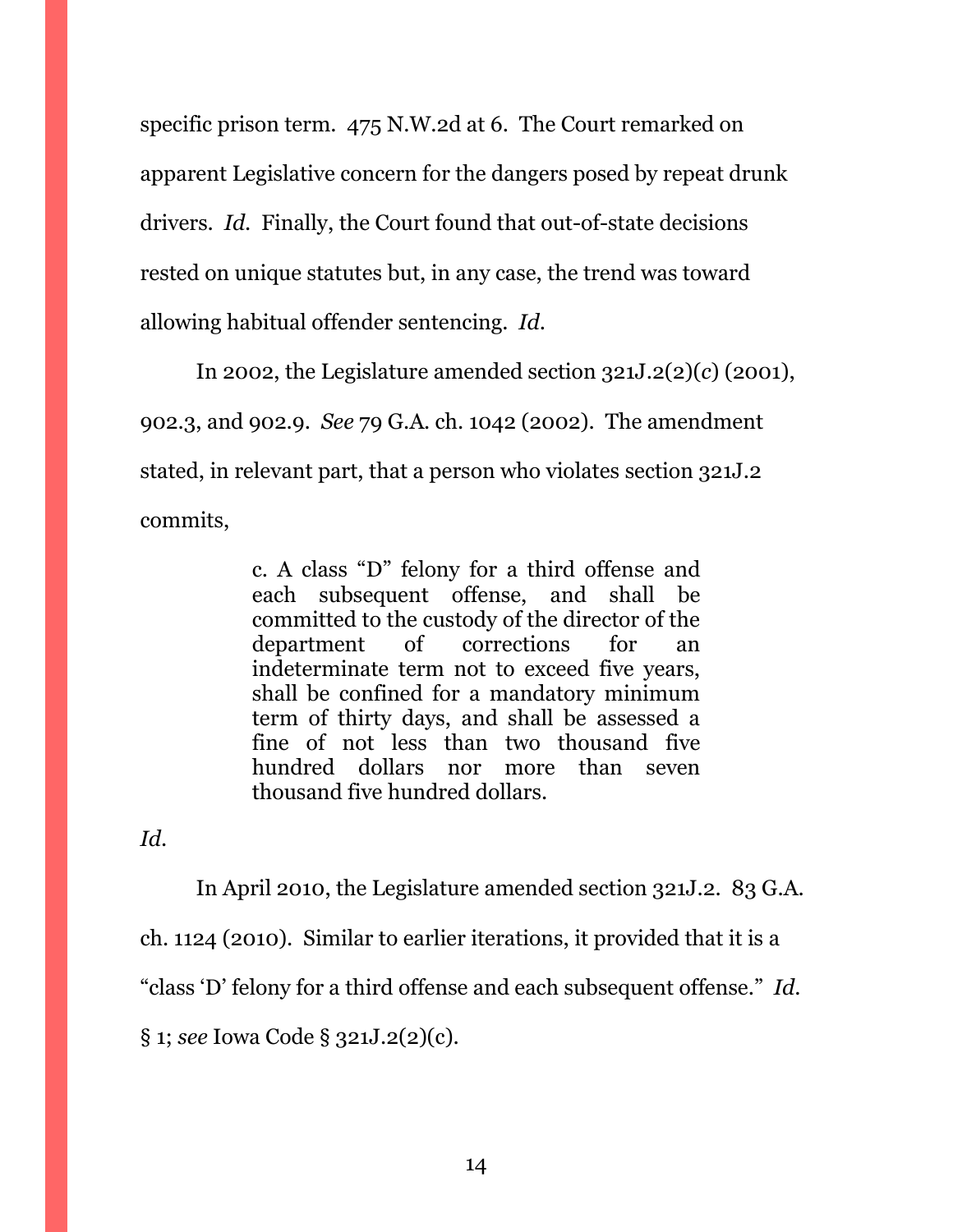A "third offense" was "punishable by…[c]ommitment to the custody of the director of the department of corrections for an indeterminate term not to exceed five years, with a mandatory minimum of thirty days." 83 G.A. ch. 1124, sec. 1. Unlike the earlier iteration, it did not specify a punishment for a "third offense and each subsequent offense." *Compare* 83 G.A. ch. 1124, sec. 1 [321J.2(5)] *with* 79 G.A. ch. 1042, sec. 1 [321J.2(2)(c) (emphasis added)].

Accordingly, under the holding and reasoning of *Bown*, a person may be subject to habitual offender sentencing if they commit a third or subsequent offense and have two prior felonies. This is true because section 321J.2(c) continues to assign a third or subsequent offense as a "D" felony, without specifying punishment. Then, section  $321J.2(5)(a)$  provides that a "third offense" is punishable by commitment to department of correction for five years. Punishment for "each subsequent offense" remains as undefined as the provision at issue in *Bown*.

Moreover, there is no specific language in section 321J.2 exempting a third or subsequent offense from habitual offender sentencing. Neither do sections 902.8 or 902.9 address how a "D" felony drunk driver may be punished. *See* 79 G.A. ch. 1042, § 3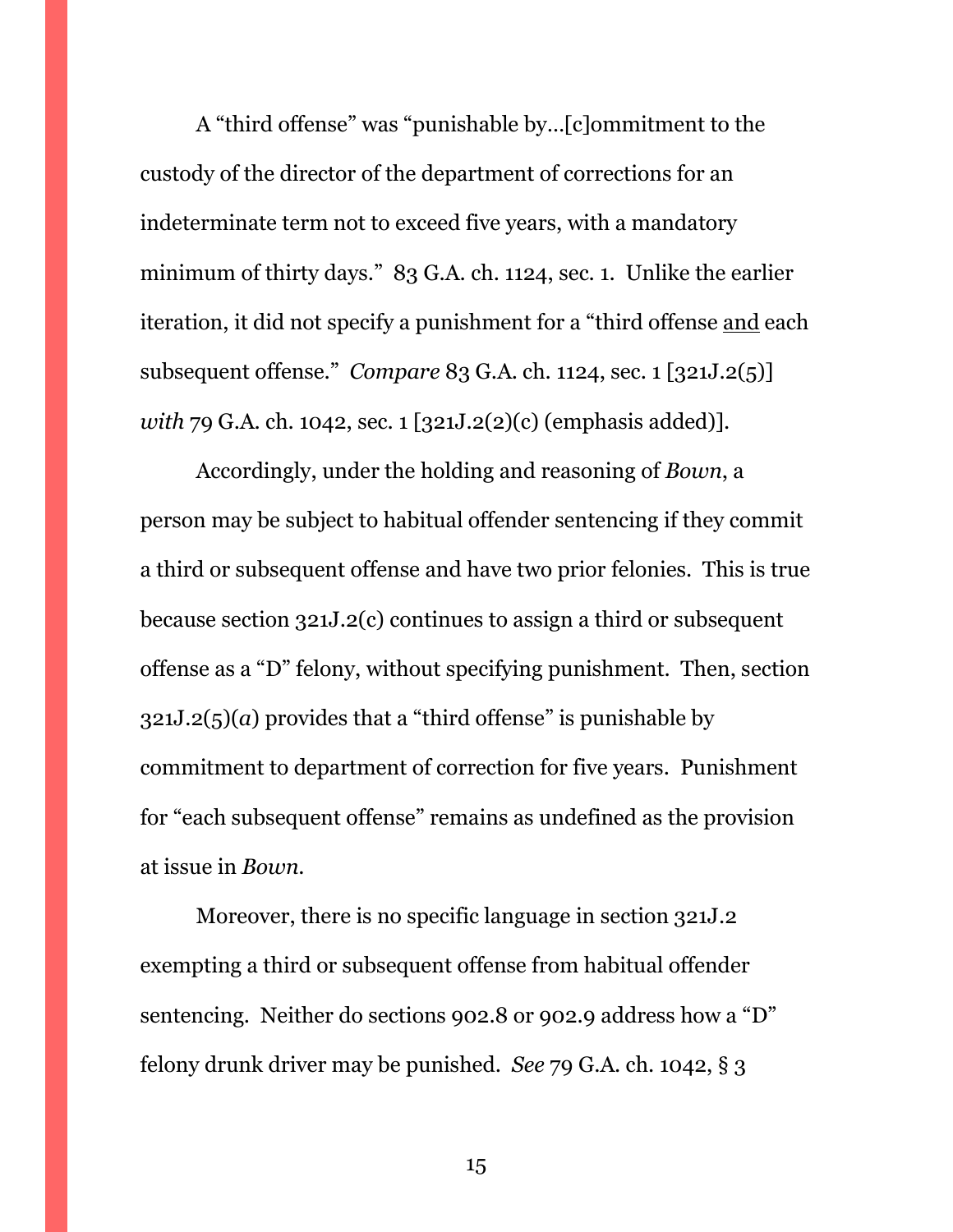(striking language from section 902.9(5) stating "A class 'D' felon, such felony being for a violation of section 321J.2, may be sentenced to imprisonment for up to one year in the county jail").

To the extent this is unclear, the Legislature's Fiscal Note suggests a different reason for amending 321J.2(2)(c) (2000) than exempting felony drunk drivers from habitual offender sentencing. The Iowa Supreme Court had in held in 2000 that "there was no mandatory minimum term for OWI 3rd and subsequent offenders that are sentenced to the Department of Corrections." Leg. Fiscal Note, HF 2230-OWI Third Offenses (LSB 5332 HV); *see State v. Iowa Dist. Ct. for Mahaska Cty.*, 620 N.W.2d 271, 274-75 (Iowa 2000) (holding Iowa Code § 321J.2(2)(*c*) (1999) establishes a mandatory minimum only for jail terms, not prison terms). "This ruling," the Note explained, "places Iowa in noncompliance with federal law regarding highway funds" to the tune of a loss of \$3.37 million in fiscal year 2002. *Id*. That would grow to \$6.74 million in 2003 unless the Legislature enacted a law establishing a mandatory minimum. *Id*. The fiscal note discusses the impact of HF 2230, but nowhere does it address or suggest habitual offender sentencing no longer applies for repeat felony drunk drivers. *Id*.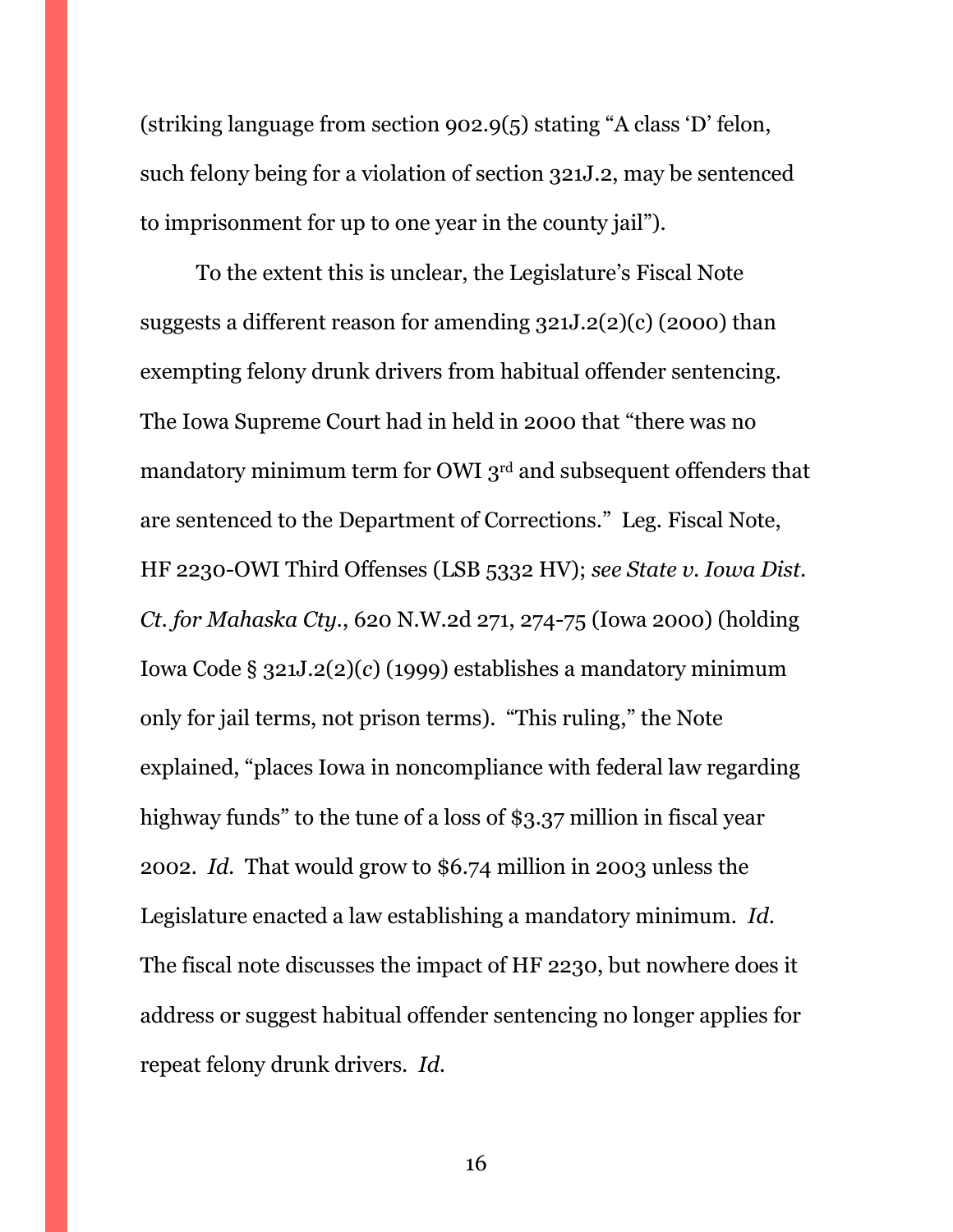The timing of the 2002 amendment is also telling. It came one year and four months after *State v. Iowa Dist. Ct. for Mahaska Cty*. *Bown* excited no similar hurried effort to amend section 321J.2.

Habitual offender sentencing for repeat felony drunk drivers was (and is) a common practice. The Court of Appeals has addressed OWI 3rd cases where habitual offender sentencing was imposed before and after the 2002 amendment. *See*, *e.g.*, *State v. O'Malley*, 593 N.W.2d 517 (Iowa Ct. App. 1999); *State v. Viers*, S.Ct. No. 15- 1586, 2016 WL 6636705 (Iowa Ct. App. Nov. 2016); *State v. Osterkamp*, S.Ct. No. 12-1898, 2014 WL 1494899 (Iowa Ct. App. Apr. 16, 2014); *State v. Dudley*, S.Ct. No. 10-1764, 2013 WL 105331 (Iowa Ct. App. Jan. 9, 2013); *State v. Santamaria*, S.Ct. No. 11-1880, 2012 WL 3196799 (Iowa Ct. App. Aug. 8, 2012); *State v. Alexander*, S.Ct. No. 04-1357, 2006 WL 3798920 (Iowa Ct. App. Dec. 28, 2006); *State v. Roberts*, S.Ct. No. 02-2067, 2004 WL 239837 (Iowa Ct. App. Feb. 11, 2004); *State v. Hill*, S.Ct. No. 03-2017, 2004 WL 1252744 (Iowa Ct. App. June 9, 2004); *State v. Riley*, S.Ct. No. 99-1668, 2000 WL 1160744 (Iowa Ct. App. Aug. 16, 2000).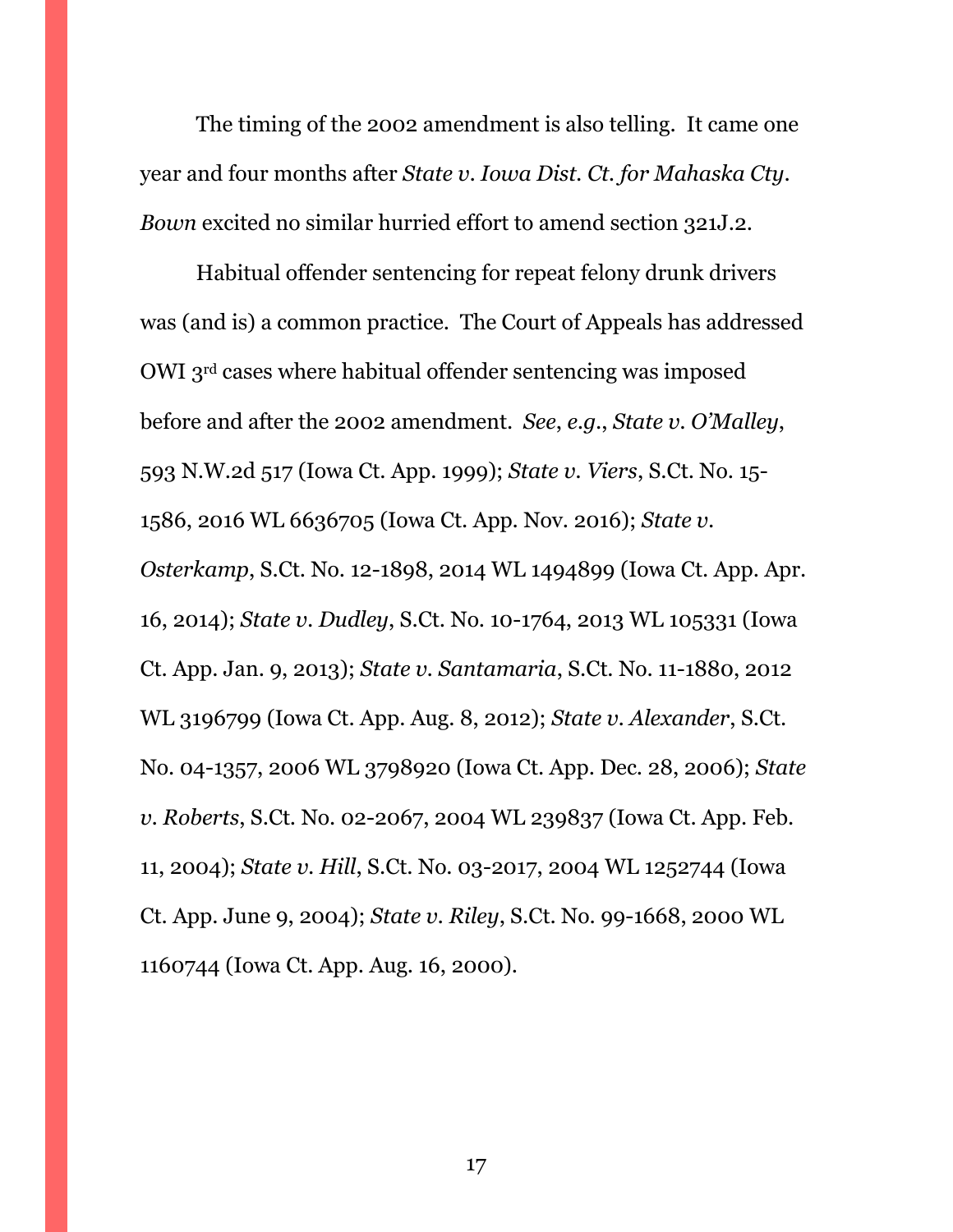The reaction to *Mahaska* and the inaction following *Bown* and the Court of Appeals decisions above imply legislative acquiescence. *See Ackelson v. Manley Toy Direct, L.L.C.*, 832 N.W.2d 678, (Iowa 2013) (discussing principles of legislative acquiescence).

To be sure, some states bar "stacking" a general habitual offender sentence on a "specific" sentence for operating while intoxicated. *See*, *e.g.*, *Lawson*, 746 S.W.2d at 40. But, the jurisdictions are split. *See State v. Anaya*, 933 P.2d 223, 240-41 (N.M. 1996). And, some jurisdictions that once precluded "stacking" now permit it, typically following legislative action. *Compare Freeman v. State*, 658 N.E.2d 68, 70-71 (Ind. 1995) (precluding use of habitual offender sentence to enhance specific sentence for OWI) *with Beldon v. State*, 926 N.E.2d 480, 483 (Ind. 2010) (following Legislative action allowing habitual offender sentencing).

Most courts agree that the majority of jurisdictions allow a general habitual offender statute to enhance a specific punishment for felony drunk driving. *See State v. Campa*, 814 P.2d 748, 751-52 (Ariz. 1991) (stating "[n]owhere in the 1982 amendment to Title 28 did the legislature attempt to exempt the newly declared class 5 felonies from the general felony enhancement provisions of Title 13"); *People v.*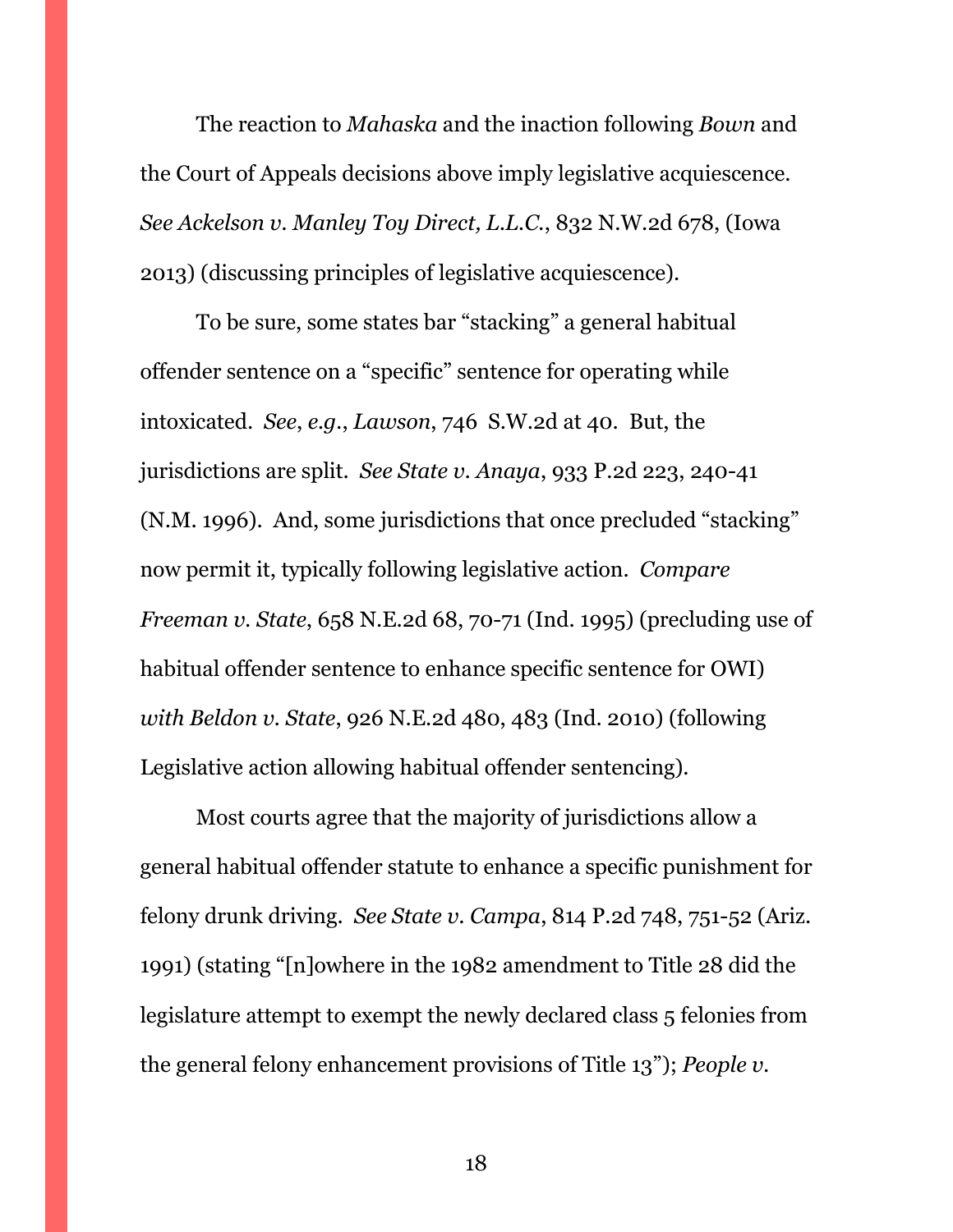*Bewersdorf*, 475 N.W.2d 231, 236 (Mich. 1991) (given the legislature was aware of "the habitual offender act," not allowing such sentencing "would produce the absurd result of assuring recidivist drunk drivers that there could be no increase in punishment for convictions after the third"); *State v. Ewanchen*, 799 S.W.2d 607, 609 (Mo. Ct. App. 1990) (permitting persistent offender sentencing notwithstanding that the driving while intoxicated charge was already enhanced because, in part, "[n]either statute prohibits application of the other"); *State v. Brooks*, 629 A.2d 1347, 1348-49 (N.H. 1993) (finding no double jeopardy violation in imposing both habitual offender and driving while intoxicated sentences); *State v. Delaney*, 658 N.W.2d 416, 423-24 (Wis. 2003) (concluding the state legislature did not intend to exempt felony OWI conviction from general penalty enhancement provisions, relying in part on *Bown*); *Commonwealth v. Grimes*, 698 S.W.2d 836, 836-37 (Ky. 1985) (finding no double jeopardy defect in "allowing a second offense trafficking conviction to be enhanced by the" persistent felony offender statute).

The government appreciates that the question is subject to dueling maxims of statutory construction. *See*, *e.g.*, *Delaney*, 658 N.W.2d at 424 (Abrahamson, C.J. dissenting and arguing that a "rule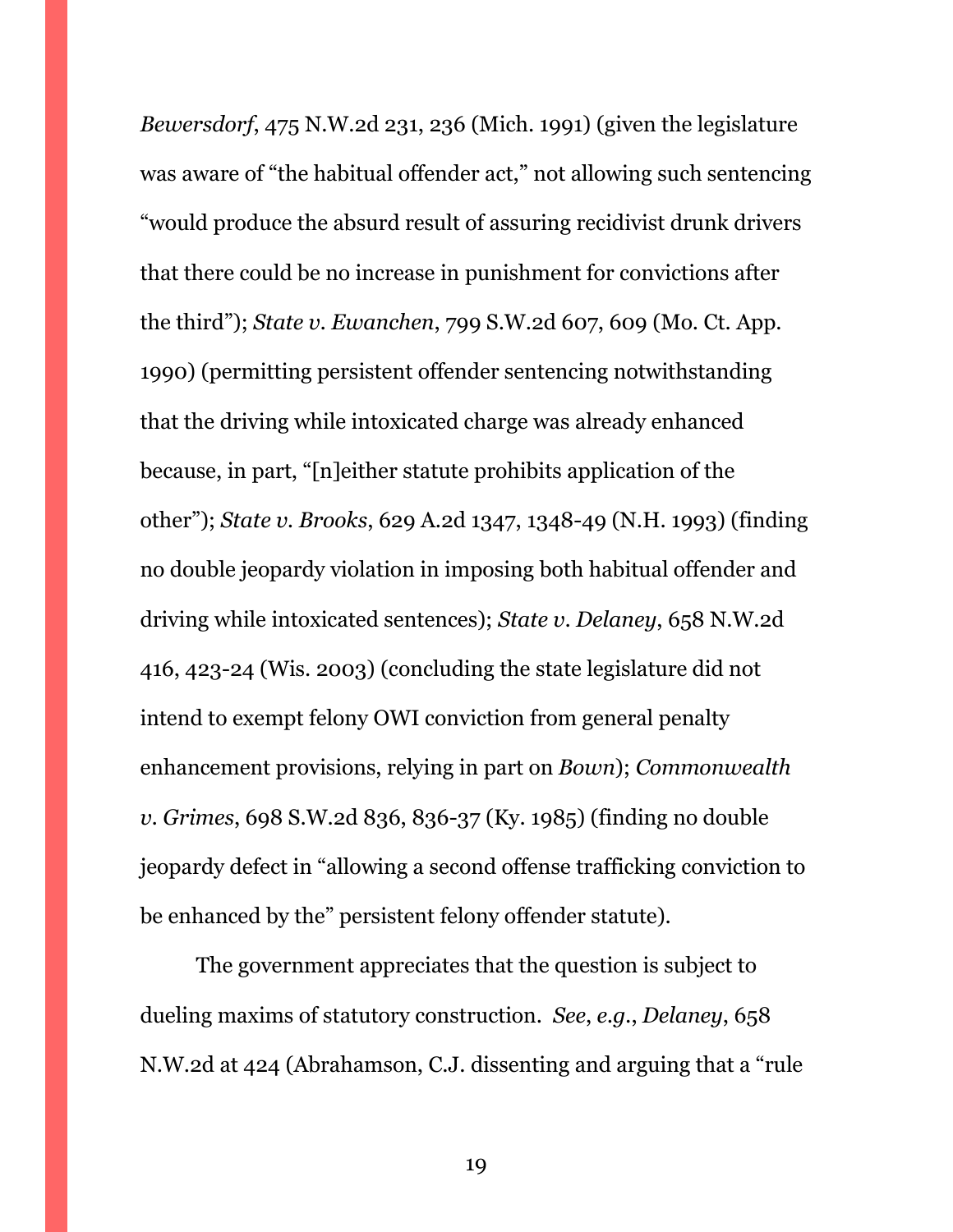of interpretation cannot, by itself, be dispositive in interpreting a statute because almost every rule can be countered by an opposing rule"). An ambiguous statute should not be read to yield an absurd result, nor will the "absurdity doctrine" permit a literal reading to cause the same. *See Brakke v. Iowa Dept. Nat. Resources*, 897 N.W.2d 522, 538 (Iowa 2017) ("The court should give effect to the spirit of the law rather than the letter, especially so where adherence to the letter would result in absurdity, or injustice, or would lead to contradiction, or would defeat the plain purpose of the act, or where the provision was inserted through inadvertence" quoting *Case v. Olson*, 234 Iowa 869, 873, 14 N.W.2d 717, 719 (1944)).

Iowa Code section 321J.2(5) does provide a specific punishment for a third instance of operating while intoxicated. But, it continues to define the crime as a "D" felony and does not prescribe punishment for subsequent offenses. Neither does it state that Iowa Code section 902.8 or 902.9(1)(*e*) are inapplicable.

Section 321J.2(2)(*c*) generally states that a third or subsequent offense is a "D" felony. This implicates section 902.8. To the extent 79 G.A. CH. 1042 changed Iowa Code section 321J.2(2)(*c*) (2001), contemporaneous legislative history confirms it had nothing to do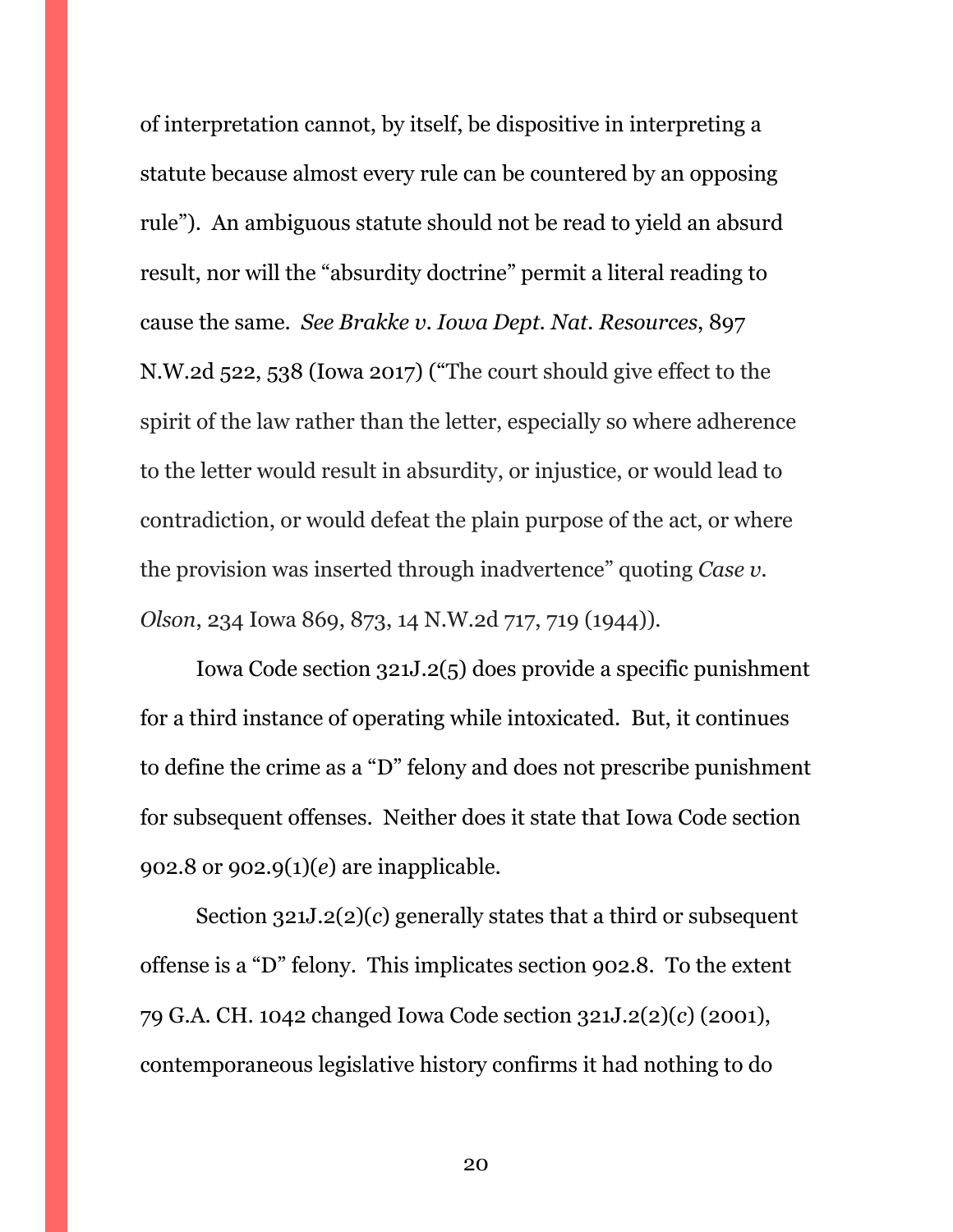with capping the punishment for repeat drunk drivers. Indeed, while it is not unheard of for the Legislature to reduce punishment for an offense, capping punishment at five years for a fourth, six, or tenth instance of drunk driving runs counter to the policy of deterring and punishing incorrigible offenders though increasingly stern measures. *See State v. Maxwell*, 743 N.W.2d 185, 191-92 (Iowa 2008) (holding failure to apply habitual offender sentencing to repeat drug offender ran counter to legislative intent of increasing punishment for recidivists).

Accordingly, the district court correctly found that Noll's sentence was legal. Having admitted to two prior "D" felony convictions for operating while intoxicated, it was proper to sentence Noll as an habitual offender upon conviction for this latest offense.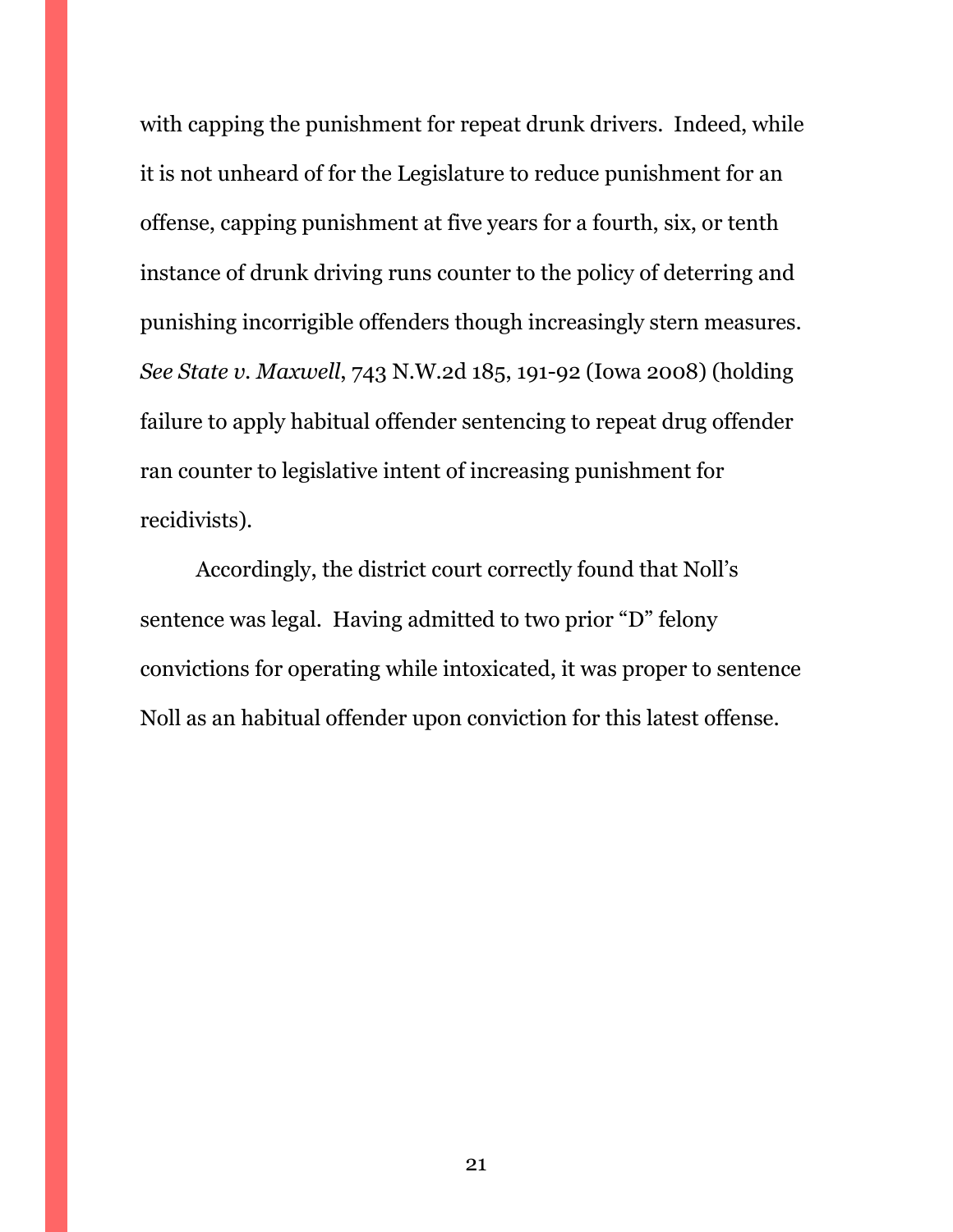# **CONCLUSION**

<span id="page-21-0"></span>The district court ruling should be affirmed.

# **REQUEST FOR NONORAL SUBMISSION**

<span id="page-21-1"></span>The undersigned asks to be heard only if the Court grants the

Noll's request for oral argument.

Respectfully submitted,

THOMAS J. MILLER Attorney General of Iowa

Jane Wullin

**DARREL MULLINS** Assistant Attorney General Hoover State Office Bldg., 2nd Fl. Des Moines, Iowa 50319 (515) 281-5976 [darrel.mullins@ag.iowa.gov](mailto:darrel.mullins@ag.iowa.gov)